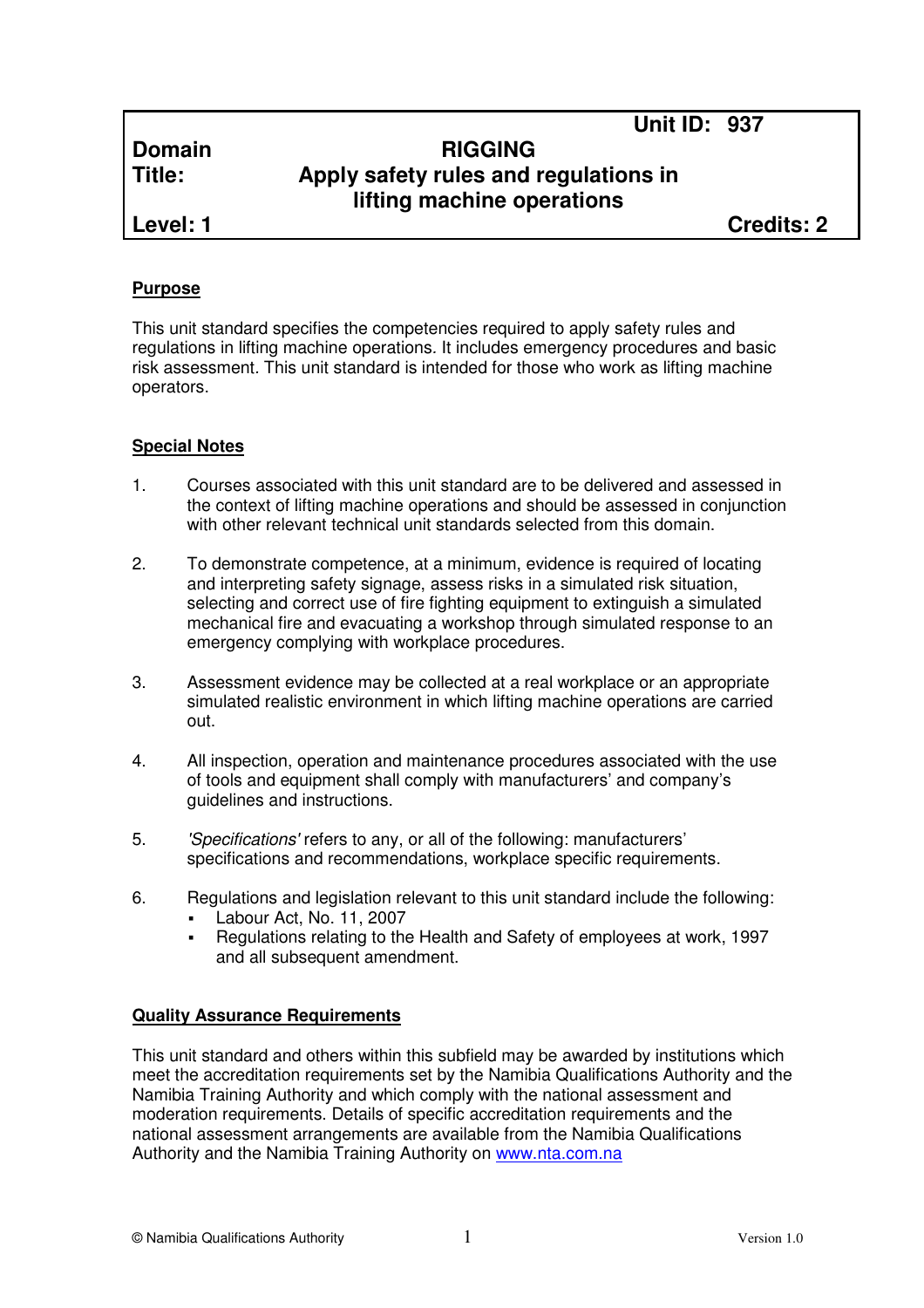# **Elements and Performance Criteria**

## **Element 1: Plan and prepare for work**

#### **Range**

Planning and preparation may include but is not limited to workplace inspection, equipment defect identification, assessment of conditions and hazards and determination of work requirements.

#### **Performance Criteria**

- 1.1 Work instructions, including plans, specifications and operational details are obtained, confirmed and applied.
- 1.2 Safety requirements are followed in accordance with safety plans and policies.
- 1.3 Equipment selected to carry out tasks is consistent with the requirements of the job, checked for serviceability and any faults rectified or reported prior to commencement.
- 1.4 Environmental protection requirements are identified and applied in line with environmental plans and legislative requirements.

#### **Element 2: Follow safe work procedures**

#### **Range**

Personal protective equipment is to include but is not limited to overalls, steel capped boots, jacket, gloves, safety glasses or goggles, cap, dust mask or respirator, ear muffs or plugs.

Signs are to include but are not limited to hazard identification, facility or location signs, site safety, traffic and warning signs and symbols.

#### **Performance Criteria**

- 2.1 Tasks are performed in a safe manner and in accordance with legislative and workplace requirements.
- 2.2 Organisation of duties, tools, equipment and materials is performed in accordance with workplace procedures.
- 2.3 Workplace security policies and/or procedures are identified and followed.
- 2.4 Personal protective equipment and clothing is worn, used and stored according to workplace procedures.
- 2.5 Tool and equipment guards are used in accordance with manufacturers' specifications and regulations.
- 2.6 Safety signs and symbols are identified and followed.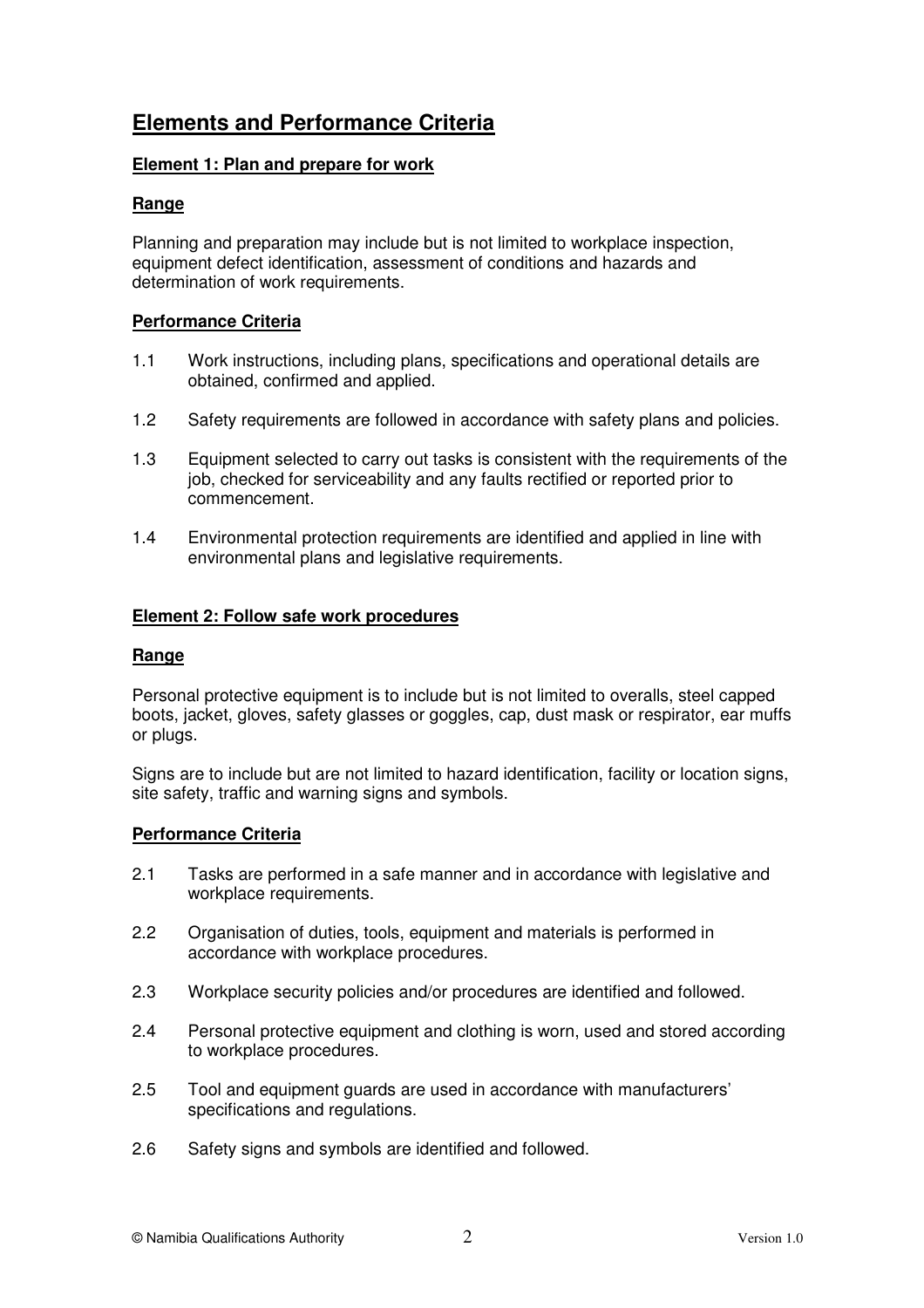## **Element 3: Assess risks**

#### **Range**

Hazards may include but are not limited to electrical shocks, chemical spills, gases, liquids under pressure, moving machinery and equipment, hazardous materials, work in confined spaces, manual handling, high temperatures, noise, dust, vapours, fires, sharp equipment and traffic.

## **Performance Criteria**

- 3.1 Hazards in the work area are identified, assessed and reported to designated persons.
- 3.2 Safety issues and risks in the work area are identified, assessed and reported to designated persons.
- 3.3 Safe workplace procedures and safe work instructions are followed for controlling risks.
- 3.4 Safety, hazard, accident or incident reports are contributed to according to workplace and legislative requirements.

#### **Element 4: Follow emergency procedures**

#### **Range**

Appropriate personnel to be contacted in case of an emergency, accident, fire or to report a risk are designated safety officers, determined by the company, who have undertaken specific safety response training, supervisors, managers or other senior personnel.

Emergency procedures are to include but are not limited to, extinguishing fires, organizational first aid requirements and evacuation procedures.

Types of fire may include but are not limited to, electrical, chemical, gas, mechanical, paper, wood or natural fire.

Fire equipment may include fire truck, fire reel, fire extinguishers and manual fire fighting instruments.

#### **Performance Criteria**

- 4.1 Appropriate personnel are identified in the event of an emergency in accordance with workplace procedures.
- 4.2 Safe work place procedures for dealing with accidents, fires and emergencies are followed within scope of responsibilities and workplace procedures.
- 4.3 Emergency and evacuation procedures are practiced and carried out when required.